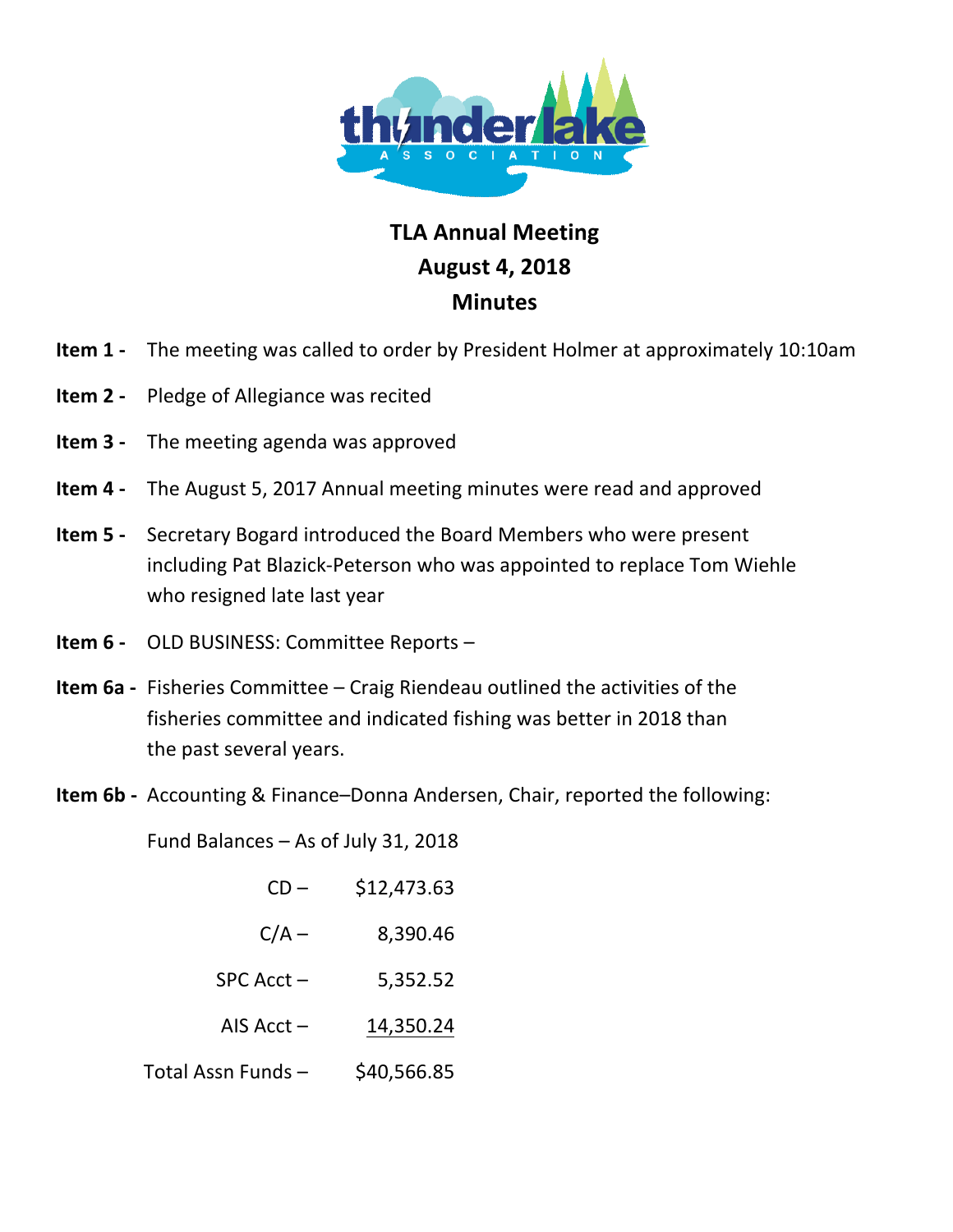- **Item 6c** Member Relations Committee Karen Engh/Linda Hagen, Co-Chairs A new Committee authorized by the Board for  $2018$  – The purpose of the MRC is to encourage TLA members and friends to become better informed about the activities of the Assn and increase their support of the various programs of the Assn.
- **Item 6d** Membership Kay Johnson, Chair, John Bogard reporting TLA Membership  $-$  277 Individual Members - \$4,155 SPC Membership – 142 Individual Members –  $$3,835$ 7 New SPC Members - \$175 AIS Contributors - 71 donations from \$5 to \$200 - totaling \$2,580 Total income from memberships =  $$9,745$ Expenses for the Membership Committee was \$476.35 for the year –
- **Item 6e** Preservation/AIS/Communications/Education John Bogard, Chair New Website up and running

The membership gave Mark Hageness a round of applause for all the time and effort he spent on the website during the past 9 months

Facebook Page is up and running

TLA Email Program will continue

Discussion of why Cass County does not rank Thunder Lake high on the 'risk' list for AIS therefore diverting boat inspection hours elsewhere.

John reported the TLA made a \$500 contribution to the MN Aquatic Invasive Species Research Center this year

**Item 6f** - Sportsmen's Club – Terry Gross, Chair – Craig H reported for Terry.

Plans for 2018 –New mower makes lawn care much easier – continue to upgrade the range facilities  $-$  planning crushed concrete covering on parking area

Pistol range is the next enhancement project to finish

**Item 6g** - Water Quality Committee – Bob Muir, Chair – Bob presented an excellent powerpoint presentation about the importance of continuing water sampling and testing.